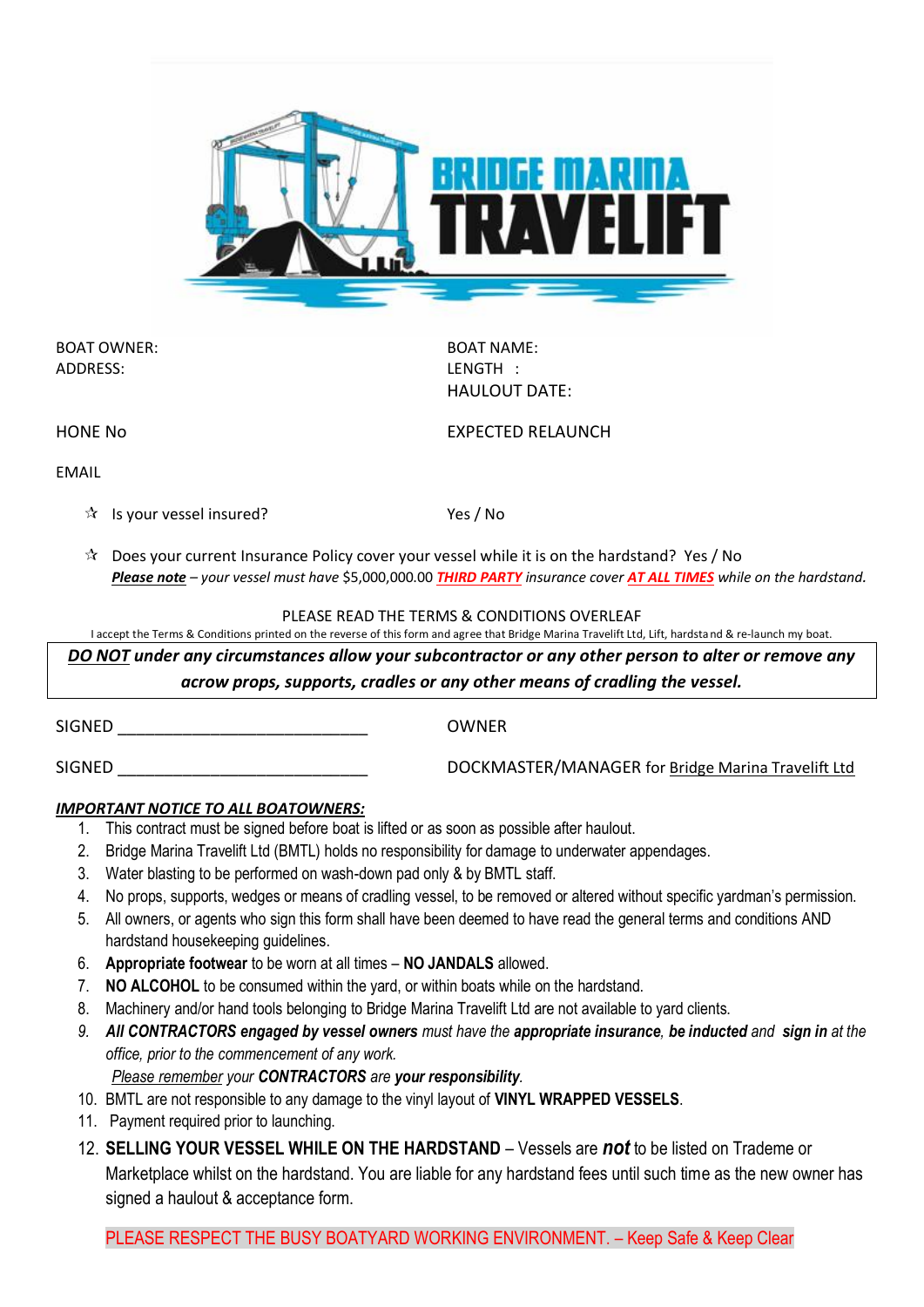## **GENERAL TERMS AND CONDITIONS**

#### 1. The Owner shall:

- a) At all times respect and abide by the *General Housekeeping in the Yard Guidelines* as attached to this form. Follow all safety requirements & ensure that all your visitors/subcontractors to the yard are safe and follow the guidelines. Subcontractors and visitors are the boat Owners responsibility – please ensure they are safe!
- b) At all times, keep the area of the hardstand immediately surrounding the vessel in a clean and tidy condition and shall not store supplies and materials, accessories or debris on that area.
- c) Deposit all garbage in the receptacles provided, provided that where the amount of waste to be from and around the vessel is considered by Bridge Marina Travelift Ltd in its sole discretion to be unusually excessive, then the removal of this waste shall be at the owner's expense.
- d) Not carry out any work on the vessel while the vessel is located in Bridge Marina Travelift Ltd's yard, without the express consent of Bridge Marina Travelift Ltd first having been obtained.
- e) Duly and punctually pay all charges when levied by Bridge Marina Travelift Ltd and, in any event before vessel is removed from the possession or control of Bridge Marina Travelift Ltd. If any money be owing to BMTL then BMTL shall be entitled to seize the vessel and shall thereupon have a general lien upon and right of retention of the vessel so seized until all sums due by the vessel owner to BMTL have been paid in full. Unless prior arrangements are made to the satisfaction of BMTL, until all moneys due to be paid to BMTL by the Owner are paid, then BMTL shall be under no obligation to return the vessel to the water. Of the moneys owing remain unpaid for a period of fourteen (14) days after BMTL have given notice to the Owner of holding the vessel, as aforesaid BMTL shall be entitled, without further notice to sell by auction, or otherwise, the vessel held and any chattels therein or thereon and the proceeds of such sale shall be applied first towards the expenses of seizure and sale and secondly the payment of moneys due to BMTL and thirdly the payment of the balance (if any) to the Owner provided always that if there shall be a deficiency BMTL may proceed to recover such deficiency from the Owner in summary manner as if such sum were liquidated damages. The Owner hereby covenant to indemnify BMTL from all claims, suits and demands made by any person, firm or corporation in respect of any chattels received and sold pursuant to the provisions thereof.

*BRIDGE MARINA TRAVELIFT HAS THE RIGHT TO RECOVER ANY COSTS INCURRED BY BRIDGE MARINA TRAVELIFT LTD AS A RESULT OF THE OWNER NOT ADHERING TO 1e OF THIS CONTRACT.*

- f) Pay all costs Bridge Marina Travelift Ltd incurs in seeking recovery of debts owed by the Owner to Bridge Marina Travelift Ltd. This includes all legal cost on a full solicitor-client basis.
- 2. Bridge Marina Travelift Ltd shall not in any way be liable for any defects, loss, damage or injury caused by or resulting from work undertaken or materials supplied by the owner or the owner's representatives, contractors or agents.
- 3. The Owner hereby indemnifies Bridge Marina Travelift Ltd against all actions, suits, claims and other liabilities whatsoever arising out of this agreement or out of any act or omission if the owner or the servants, agents, employees, contractors or invitees of the owner, and the owner agrees to compensate Bridge Marina Travelift Ltd for any loss or damage to the hard standing hauling equipment, marine or any other craft in the marina or on the hardstand or to any other property caused by or resulting from the acts or omissions of the owner or the owner's agents, employees, contractors or invitees.
- 4. Any notice required to be given to the owner may be delivered to the owner either personally or by posting it by registered letter addressed to the owner at the address noted on the front page of this contract or by leaving such notice on the vessel.
- 5. Bridge Marina Travelift Ltd and its servants, agents or employees shall not be liable in negligence or otherwise for any damage, theft or loss of the vessel or any goods or other property stored on it while the vessel is in the possession of or under control of Bridge Marina Travelift Ltd.
- 6. The owner has read, and is familiar with the General Housekeeping Guidelines of Bridge Marina Travelift Ltd and understands the safety requirements while the owner's vessel is in the hardstand.

THE OWNERS OF VESSELS USING THESE HARDSTAND FACILITIES ARE REMINDED OF THEIR LEGAL RESPONSIBILITIES IN REGARDS TO COMPLIANCE WITH THE PROVISIONS OF SUCH STATUTES, REGULATIONS AND BY LAWS OF GOVERNMENT, LOCAL AND OTHER PUBLIC AUTHORITIES THAT MAY BE APPLICABLE TO THE CIRCUMSTANCES OF ANY WORK THAT THE OWNER IS IN CONTROL OF AND MAY BE DEEMDED RESPONSIBLE FOR.